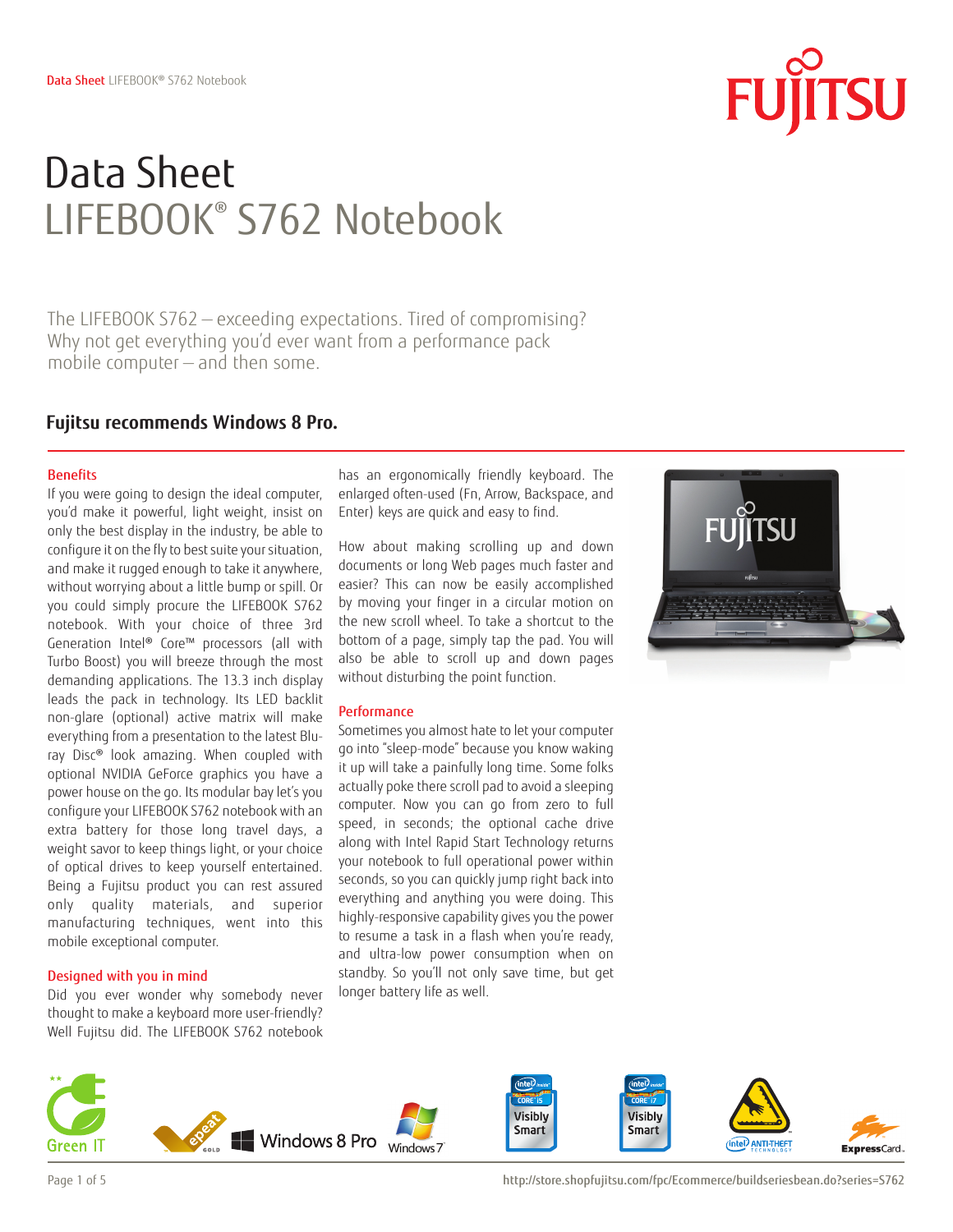### **Fujitsu recommends Windows 8 Pro.**

The optional Cache also improves overall system performance. For lightening fast speed, Condusiv™ ExpressCache® improves your overall system performance, giving you SSD like speed. ExpressCache intelligently and automatically combines the best attributes of SSDs and HDDs, so you get the best of both worlds; dynamic performance and scalable capacity. This an affordable solution to make a powerful computer go even faster.

You can also configure LIFEBOOK S762 notebook with NVIDIA® Optimus™ technology which intelligently optimizes your notebook, providing the outstanding graphics performance you need, when you need it, all this while extending battery life.

### **Security**

Fujitsu provides a rich array of security features that are easy to use yet hard to defeat.

The embedded Trusted Platform Module (TPM) not only protects digital identification and data, it can also be used for platform authentication. Additionally, it allows you to securely store private keys and certificates for file and folder encryption, Web, email, digital signatures, and passwords.

Pre-Boot Authentication (PBA) is yet another security feature at your disposal. It identifies you as the proper user before your computer boots up, asking for a username and password the moment you turn on the computer. Pre-Boot Authentication is important because it disables workarounds to computer security.

With more than 800,000 possible passwords, the integrated theft deterrent Security Panel provides both supervisor and user password levels, keeping your sensitive data accessible to only those who should see it.

Computrace persistence technology provides you with a constant connection to your computer. If efforts are made to remove Computrace from your notebook, the technology simply rebuilds itself so you can continue to track, manage, and protect your computer. No other technology can do this.

Fujitsu offers a built-in optional biometric fingerprint swipe sensor that eliminates the need for managing multiple passwords. With a simple swipe of your finger, you can quickly and safely log on to a protected system and online accounts without having to enter easily forgotten passwords. It flashes green when your fingerprint is accepted. The sensor also functions as a scrolling device. After logging in, moving your finger up and down the sensor will cause it to act the same as a scroll button.

Optional Smart cards improve the convenience and security of any of your transactions. They provide tamper-proof storage of your identity. Smart Cards protect against a full range of security threats, from careless storage of your passwords to sophisticated attempts to hack into your computer.

As an added security measure, the Webcam has an LED indicates that it is on; ensuring your privacy is not inadvertently compromised.

### Flexible Connectivity

With the Gigabit (10/100/1000) Ethernet LAN built-in, you can easily connect to your office network and the Internet at home or at work. To wirelessly stay in touch, the integrated Intel Centrino Ultimate-N 6300 (802.11 agn, 3x3), Intel® Centrino® Advanced-N 6205 (802.11 agn 2x2) or, Integrated Intel® Centrino® Wireless-N 2200 offers seamless and flexible connectivity with a very solid high-speed connection. With Gobi 3000 Broadband you can quickly and securely gain Internet access practically anywhere. If you use a Bluetooth-enabled cellular phone or PDA, your LIFEBOOK S762 notebook can be equipped with integrated Bluetooth (version 4.0) wireless technology for data synchronization and swapping images or information.

The LIFEBOOK S762 notebook comes WWAN Ready. It protects your investment and allows you to add a Wireless LAN module later and activate it when you are ready. All you need is a qualified service provider and you are ready to connect to the world wherever there is an available signal.

### Stable and Reliable

The LIFEBOOK S762 notebook's sturdy magnesium cover and spill resistant keyboard are some of the reasons Fujitsu notebooks are among the most reliable in the industry.

- Road-ready at only 3.66 pounds with a backlit 13.3 inch widescreen display
- Easy-to-swap out the modular optical drive for a modular bay battery for up to 15 hours of computing experience
- Optional NVIDIA GeForce video card for a steller graphics performance
- Flexible security with Trusted Platform Module (TPM), Fingerprint Sensor, Smart Card slot and Security/Applications Panel
- Fast wake and SSD like performance with optional SSD Cache
- Industry–leading reliability with hard drive Shock Sensor, Magnesium-Alloy cover, and spill-resistant keyboard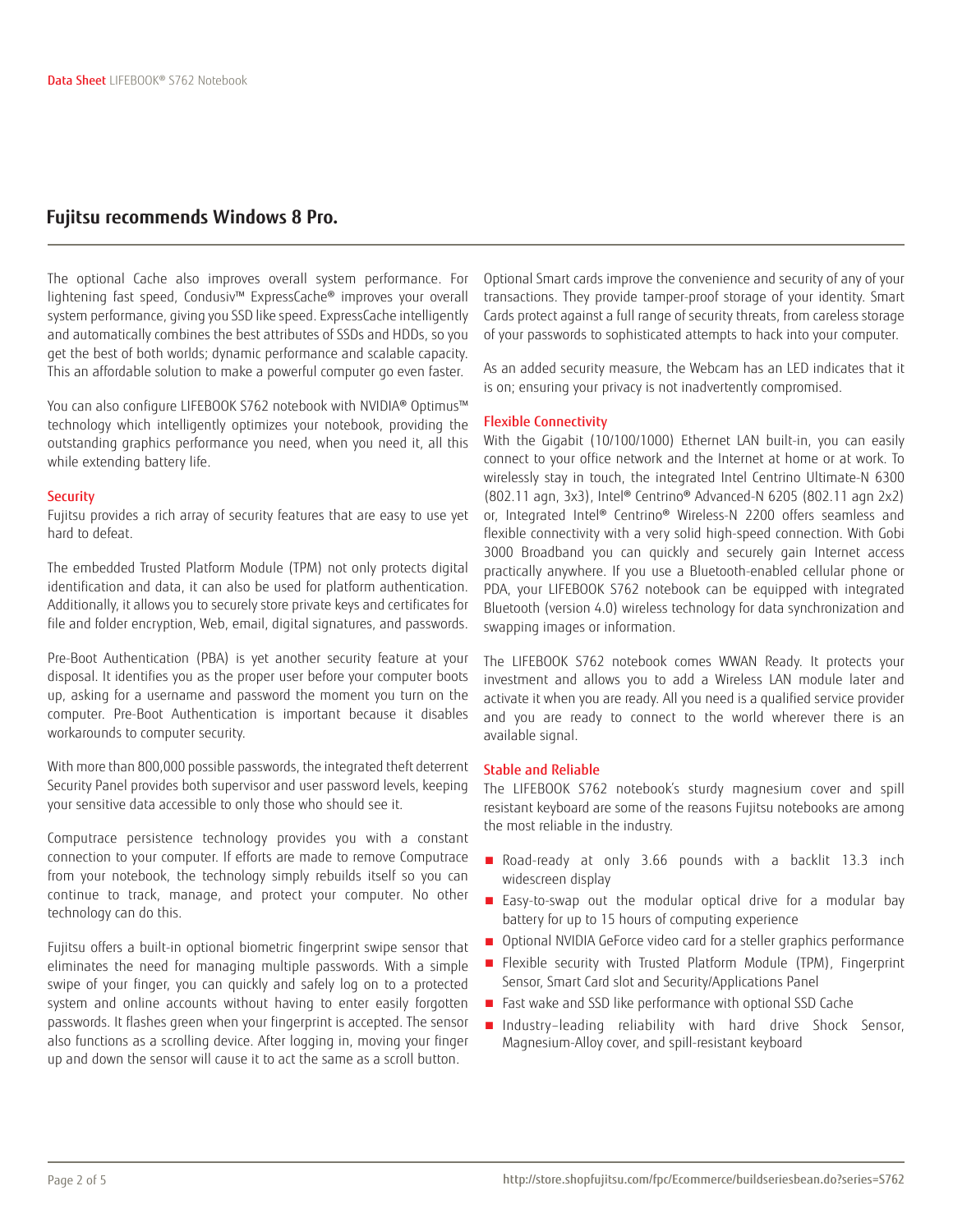## Technical details

## **Fujitsu recommends Windows 8 Pro.**

| <b>Software</b>                     |                    |                                                                                                                                    |
|-------------------------------------|--------------------|------------------------------------------------------------------------------------------------------------------------------------|
| <b>Operating Systems</b>            |                    | Windows 8 Pro (64-bit) MUI;                                                                                                        |
|                                     |                    | Windows 7 Professional (64-bit) MUI                                                                                                |
| Applications                        |                    | Microsoft® Office Trial <sup>1</sup> , Adobe® Reader, McAfee® Multi Access Security (60-day free trial) <sup>2</sup>               |
|                                     |                    | (60-day free trial), Roxio® Creator, DTS® Boost™, CyberLink PowerDirector, CyberLink MakeDisc,                                     |
|                                     |                    | CyberLink PowerDVD, CyberLink YouCam, Google Toolbar, OmniPass Fingerprint application, Windows                                    |
|                                     |                    | Live Essentials.                                                                                                                   |
|                                     |                    | Windows 8 only: Norton Studio, Skype for Windows®, Microsoft® Office Home & Student 2013,                                          |
|                                     |                    | Microsoft <sup>®</sup> Office Home & Business 2013                                                                                 |
|                                     |                    | Key Specifications (Listed specifications are for the current model only and NOT for earlier models or revisions to this product.) |
| Processor                           |                    | 3rd Generation Intel® Core™ i5-3230M Processor: Up to 2.5 Ghz, 3 MB L3 cache with Intel® Turbo Boost technology                    |
|                                     |                    | 3rd Generation Intel® Core™ i5-3340M Processor: Up to 2.7 Ghz, 3 MB L3 cache with Intel® Turbo Boost technology (EOL)              |
|                                     |                    | 3rd Generation Intel® Core™ i5-3210M Processor: Up to 3.1 GHz with Intel® Turbo Boost technology (EOL)                             |
|                                     |                    | 3rd Generation Intel® Core™ i5-3320 Processor: Up to 3.3 GHz with Intel® Turbo Boost technology                                    |
|                                     |                    | 3rd Generation Intel® Core™ i7-3520M processor: Up to 3.6 GHz) with Intel® Turbo Boost technology (EOL)                            |
|                                     |                    | 3rd Generation Intel® Core™ i7-3540M Processor Up to 3.6 GHz with Intel® Turbo Boost technology                                    |
| Chipset                             |                    | Intel® QM77 (vPro™) or Intel® HM76 (non-vPro chipset)                                                                              |
| Memory                              |                    | Two DIMM slots; up to 16 GB (8 GB x 2); DDR3-1600 MHz SDRAM memory module                                                          |
| <b>Display</b>                      |                    | LCD: 13.3" Anti-Glare WXGA HD active matrix display (LED backlit);                                                                 |
|                                     |                    | Video Controller: Intel® HD Graphics 4000: Uses Unified Memory Architecture (UMA) built onto                                       |
|                                     |                    | motherboard which shares part of main memory for video memory, or NVIDIA® GeForce® GT640M LE                                       |
|                                     |                    | supporting switchable Optimus technology and 2 GB of dedicated Video Memory                                                        |
|                                     | <b>Resolution:</b> | Internal Display: Max. 1366x768, 16M colors                                                                                        |
|                                     |                    | External Only: D-SUB: 1920x1200 pixel resolution, 16M colors                                                                       |
|                                     |                    | DVI: 1920x1200 pixel resolution, 16M colors                                                                                        |
|                                     |                    | HDMI: 1920x1200 pixel resolution, 16M colors                                                                                       |
|                                     |                    | Simultaneous: Max. 1366x768, 16M colors                                                                                            |
| Webcam                              |                    | FHD (1920x1080) pixels or HD (1280x720) pixels digital camera                                                                      |
| Hard Drive <sup>3</sup>             |                    | 320 GB, 500 GB (5400 or 7200 rpm) Serial ATA Hard Drives; 128 GB or 256 GB SSD; or 128 GB SSD,                                     |
|                                     |                    | 320 GB 7200 rpm TCG Opal Compliant Self-Encrypted Drive (SED);                                                                     |
|                                     |                    | SSD Cache: Optional 32 GB SSD Cache can be added with hard drive options                                                           |
| <b>Modular Bay</b>                  |                    | Modular Dual-Layer Multi-Format DVD Writer, Modular Blu-ray® RW Drive, Modular Projector,                                          |
|                                     |                    | Modular Bay Battery, Weight Saver                                                                                                  |
| Audio                               |                    | Realtek™ codec ALC269VB6 with 2-channel High Definition (HD) audio Stereo headphone/line-out                                       |
|                                     |                    | jack, Stereo microphone/line-in jack, two built-in stereo speakers and monaural digital microphone                                 |
| Communication                       |                    | Realtek RTL8111F (1 Gigabit Ethernet LAN)                                                                                          |
| Wireless Communication <sup>4</sup> |                    | Integrated Intel Centrino Ultimate-N 6300 (802.11 agn, 3x3), Intel® Centrino® Advanced-N 6205                                      |
|                                     |                    | (802.11 agn 2x2), or, Integrated Intel® Centrino® Wireless-N 2200, Bluetooth V4.0 device for wireless                              |
|                                     |                    | personal area network communication                                                                                                |
| Wireless Broadband <sup>4</sup>     |                    | WWAN Ready option, Sierra AirPrime™ MC8355 (Gobi™ 3000) supports optional AT&T DataConnect                                         |
|                                     |                    | ready (3G, HSUPA), Verizon Wireless Mobile Broadband (3G, EVDO-Rev A), Sprint Mobile Broadband                                     |
|                                     |                    | (3G, CDMA), Gobi™ 3000 Dual UMTS/ EVDO w/GPS5 support                                                                              |
|                                     |                    | (Available in US only)                                                                                                             |
| <b>User Interfaces</b>              |                    | Integrated touchpad with scroll wheel button; 84-key full-size, spill-resistant,                                                   |
|                                     |                    | and optional antimicrobial keyboards ; multi-lingual keyboard option available for                                                 |
|                                     |                    | Canadian customers                                                                                                                 |
|                                     |                    |                                                                                                                                    |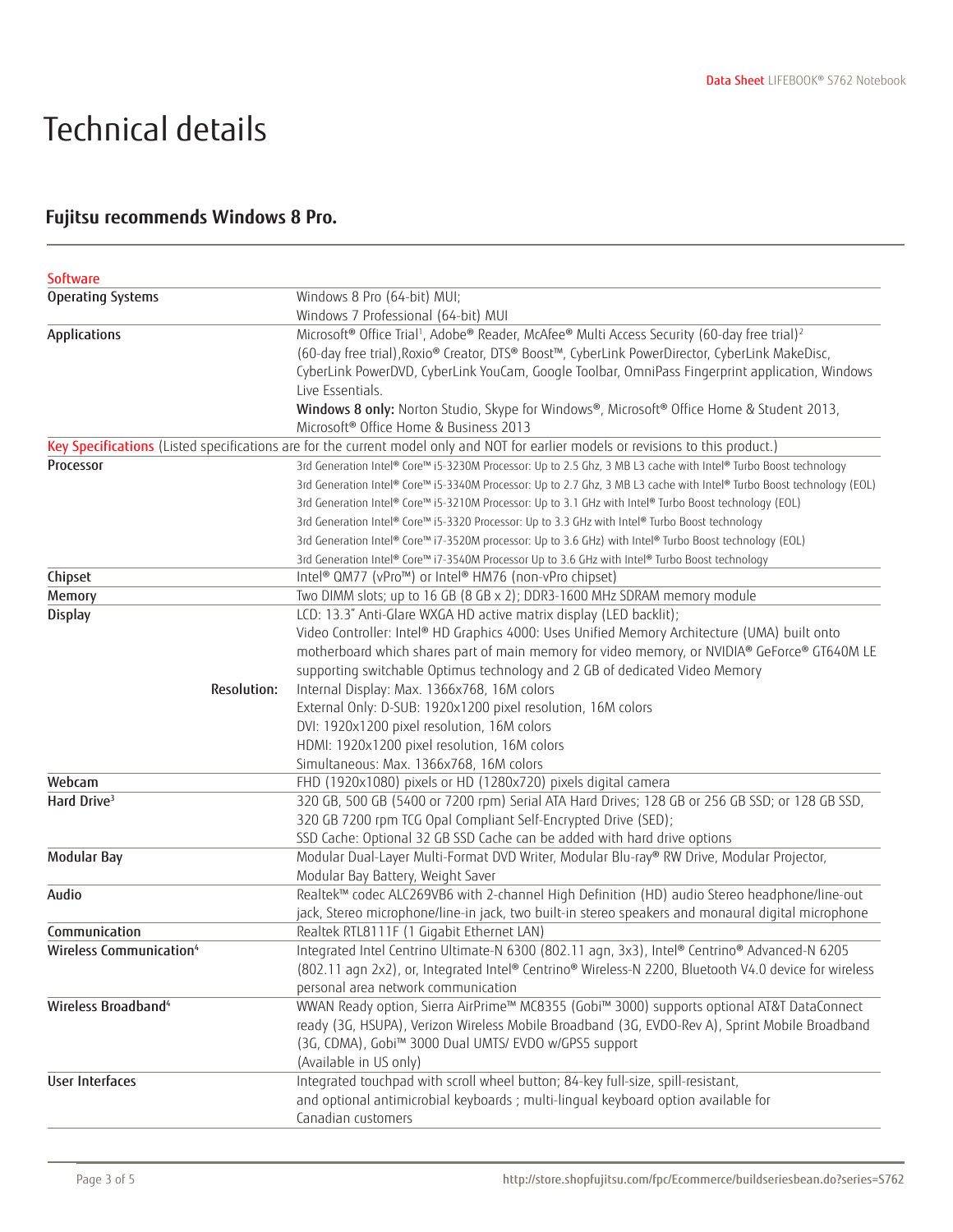## Technical details (continued)

### **Fujitsu recommends Windows 8 Pro.**

| <b>Ports</b>                              | One 15-pin D-SUB connector for VGA external monitor, three USB connectors: one standard USB 2.0         |
|-------------------------------------------|---------------------------------------------------------------------------------------------------------|
|                                           | connector, one USB 3.0 connector with Anytime USB Charge, and one USB 3.0 connector with                |
|                                           | shared e-SATA, one DC In connector, one HDMI port, one LAN (RJ-45) connector, docking port              |
|                                           | (100-pin, to dock with optional port replicator), one stereo headphone/line-out jack,                   |
|                                           | one stereo microphone/line-in jack, Wireless LAN antenna on/off switch.)                                |
| <b>Card Slots</b>                         | Optional Express Card® slot or Smart Card slot. One Secure Digital (SD) Card slot                       |
| Security                                  | Embedded Intel® vPro <sup>m</sup> technology, embedded TCG 1.2-compliant Trusted Platform Module (TPM), |
|                                           | Security/Applications Panel, Security lock slot, optional fingerprint sensor                            |
| Battery <sup>5</sup> Options              | Standard Lithium ion battery, 6-cell 67 Wh or high capacity 72 Wh, or, Optional Modular Bay battery:    |
|                                           | Lithium ion battery, rechargeable, 6-cell, 28 Wh                                                        |
|                                           | - Up to 10 hour and 30 min with 67Wh battery                                                            |
|                                           | - Up to 11 hour and 30 min with 72Wh battery                                                            |
|                                           | - Up to 14 hours and 45 min with 67Wh battery + Bay Battery                                             |
|                                           | - Up to 15 hours and 45 min with 72Wh battery + Bay Battery                                             |
| <b>AC Adapter</b>                         | Autosensing 100-240V AC, supplying 100W, 19V DC, 5.27A; and 65W/19V stick type ac adapter               |
| Dimensions / Weight                       | 12.64" x 8.99" x .97"/1.25" (321.1mm x 228.3mm x 24.6mm/31.75mm); approx. weights: 3.38 lbs             |
|                                           | (1.53 Kg) with Weight saver, 3.65 lbs. (1.66 Kg) with optical drive.                                    |
| <b>Operating Temperature</b>              | 41°F to 95°F / 5°C to 35°C (ambient temperature); 20% to 85% relative humidity, non-condensing          |
| Non-Operating Temperature                 | 5°F to 140°F / -15°C to 60°C, 8% to 85% relative humidity; non-condensing                               |
| <b>Key Accessories</b>                    | Port Replicator with the following:                                                                     |
|                                           | . One 25-pin D-SUB connector for parallel input/output devices; Bi-directional, output only or ECP      |
|                                           | . One 15-pin D-SUB connector for VGA external monitor (see Display specifications)                      |
|                                           | • Four USB 2.0 connectors for input/output devices                                                      |
|                                           | • One LAN (RJ-45) connector                                                                             |
|                                           | • One serial connector for connecting RS-232 devices                                                    |
|                                           | • One DC-in connector                                                                                   |
|                                           | • One eSATA port                                                                                        |
|                                           | • One headphone / line out jack                                                                         |
|                                           | · One Digital Video (DVI-D) 24-pin, female interface                                                    |
|                                           | . One power / suspend / resume button                                                                   |
|                                           | For a full list of accessories, visit www.shopfujitsu.com or call 1-800-FUJITSU                         |
| <b>Compliance and Service Information</b> |                                                                                                         |
| Compliance                                | FCC Part 15B Class B and FCC Part 15C; FCC Part 15E; IC ICES-003 Class B and RSS-210, UL-cUL            |
|                                           | Listed, CE Marking (Not supported when configured with the WLAN module)                                 |
| Warranty <sup>6</sup>                     | One - or three - year International Limited Warranty on select corporate configurations;                |
|                                           | 24/7 technical support; Fujitsu extended service plan                                                   |

### **Notes:**

1) Microsoft® Office Trial includes Excel®, Outlook®, PowerPoint®, Word.

2) Pre-installed with a free 60-day trial version of McAfee® Multi-Access. The 60-day trial version is activated upon user's acceptance of software license agreement. After the 60-day trial period, the user must purchase a subscription from McAfee to download latest virus definitions.

3) One gigabyte (GB) = one billion bytes; accessible capacity will be less and actual capacity depends on the operating environment and formatting. Approximately 16.2 GB<br>of the hard drive is reserved for system recovery so

4) Wireless service is not included with your notebook/tablet PC. Activation, credit approval, and 2-year minimum commitment required. Monthly service fee, taxes, surcharges are extra. Actual connectivity is subject to wireless service provider's coverage area and may be affected by equipment, topography, signal strength, environmental considerations, and other factors. Service may vary significantly within buildings. Coverage not available everywhere — see wireless carrier's coverage map for details. Terms and Conditions and additional restrictions apply.

5) Battery life estimates reflect the results of BAPCo MobileMark2007 and Windows® 7 operating system, Productivity Workloads performed upon systems with battery life setting enabled. Actual battery life will vary based on screen brightness, applications used, features selected, power management settings, battery conditioning, and other customer preferences. LAN, wireless LAN, optical drive, or hard drive usage may also have a significant impact on battery life.

6) Service and warranty turnaround time may vary by country and product. International warranty valid only for products purchased in North, Central, and South America.